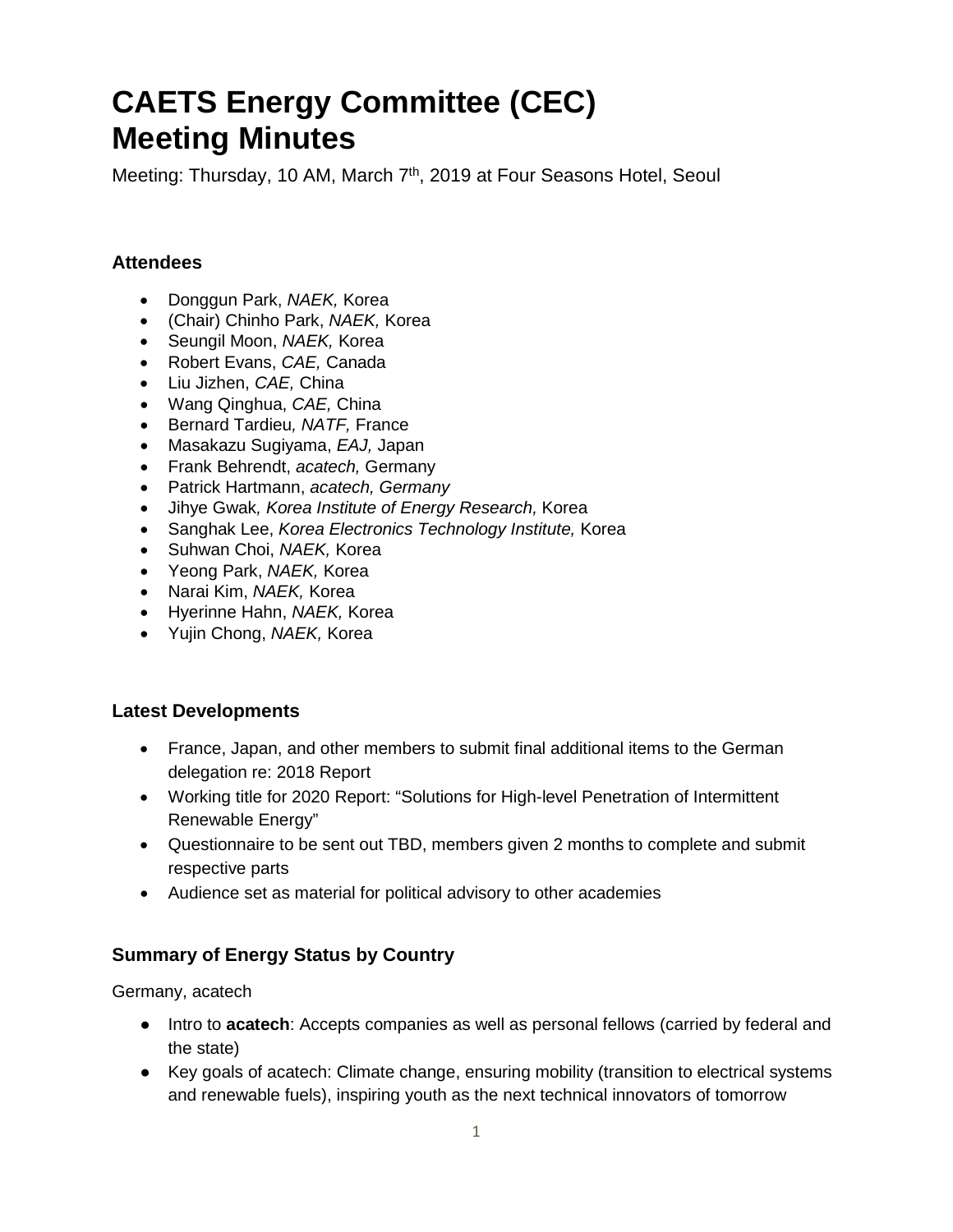- Energy projects: Energy Systems of the Future (ESYS)
	- Electricity market design, (de)central energy supply, reliability of digitized energy system

#### Korea, NAEK

- Korea's energy situation:
	- Behind in PV/Wind generation ratio compared to world averages, High GHG emissions
	- National plan to 2030: Expand renewable electricity by 20%, too low of a goal?
		- Expanding renewable, LNG
		- Reducing coal, but not enough
- Main policy plans:
	- 1. Realizing high efficiency energy society
	- 2. Establishing smart energy infrastructure
	- 3. Developing future energy industry
	- 4. Implementing "people" governance
- Panmuniom Declaration
- North Korea's situation:
	- Low power factor, frequent equipment failure and blackouts
	- Damaged transmission & distribution facilities
	- Serious unbalance between demand and supply
	- 47-51 Hz frequency in Pyongyang
	- $\circ$  10 years ago. Pyongyang's frequency was about 47 Hz, now is brighter, demand increase?
- Energy Solutions for Unification:
	- 1. Smart city solution: Wonsan
		- Suitable for inter-Korean exchange and cooperation
	- 2. HVDC Connecting with North Korea's power system
	- 3. East Asian Super Grid: Solution to the isolated power system
		- A world-grid solution to energy challenges

#### Canada, CAE

- Intro to CAE
- Canada a major fossil fuel consuming nation (fossil fuels 77%, renewables 16%)
- Huge hydroelectric storage, able to sell storage to CA when price is high
- Major producer of oil, mined uniquely via oil sands
- Energy conversion chain:
	- $\circ$  Sources (fossil Fuels, nuclear, renewable)  $\rightarrow$  Processing  $\rightarrow$  Energy Carries (petroleum products, natural gas, electricity, hydrogen)  $\rightarrow$  Storage
- The  $H_2$  "Battery": Where does the hydrogen come from?
	- Not efficient compared to lithium ion or
	- Hydrogen CANNOT compete with electricity, will require nearly 3 times a conventional battery
- Canada home to the world's biggest "batteries"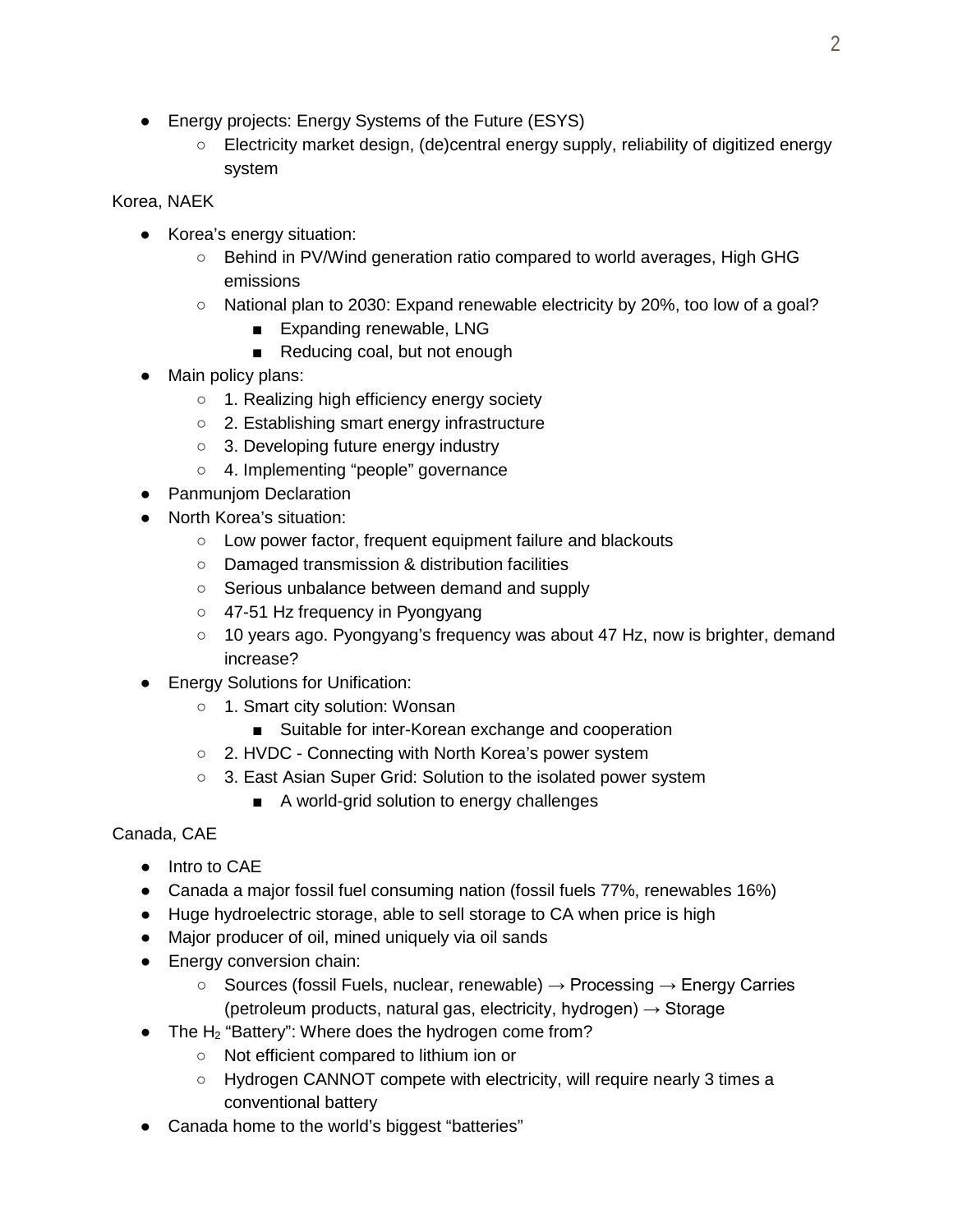South Africa, SAAE

- Intro to SAAE, South Africa: high unemployment, poverty issues, and opportunity inequalities. Current focus on economic growth, social equity, and environmental sustainability
- Overview of the South African energy sector:
	- Eskom, vertically integrated monopolistic system
- Recent developments: 30-year plan to balance supply and demand
- Constant risk of not meeting energy demand, enormously disruptive to the economy
- 2028 Network Plan
- Unbundling of Eskom: Will restructure the SA power sector, create of a new electricity market and increase in private sector, cause an increase in micro trading and mini grids, more energy storage (pump), and has potential for huge emission reductions

# China, CAE

- CAE hosted the last CAETS Beijing conference in 2015, with Xi Jinping delivering keynote address
- Generation capacity portfolio
	- Similar to South Africa
- Huge shift to Electric Vehicles
- Renewable power generation in China, ranked #1 in the world
- Still increasing energy demand

# Japan, EAJ

- Japan's energy situation: Renewable hydrogen for the disruptive installation of renewable energy
- Following 2011 Fukushima disaster, still considering nuclear
- PV installations and PV capacity in Japan in a steep increase since 2012
- Difficulties in grid management
	- Japan with 2 different frequencies, 10 independent systems within Japan
	- Kyushu: rush in PV installation, suppression of PV output to grid
- Need for imported renewable energy, in keeping with the Paris agreement
- 80% reduction in GHG emission by 2050
- Hydrogen storage: Short-term storage satisfied by battery, but long-term storage requires some  $H_2$  battery
	- Demonstration site: Installation in Huis Ten Bosch Hotel
- $\bullet$  H<sub>2</sub> and Regional Energy Management
	- Intercontinental hydrogen transport
- Necessary Partnerships with Australia, for development of CPV modules
	- ~20% energy conversion efficiency increase ahead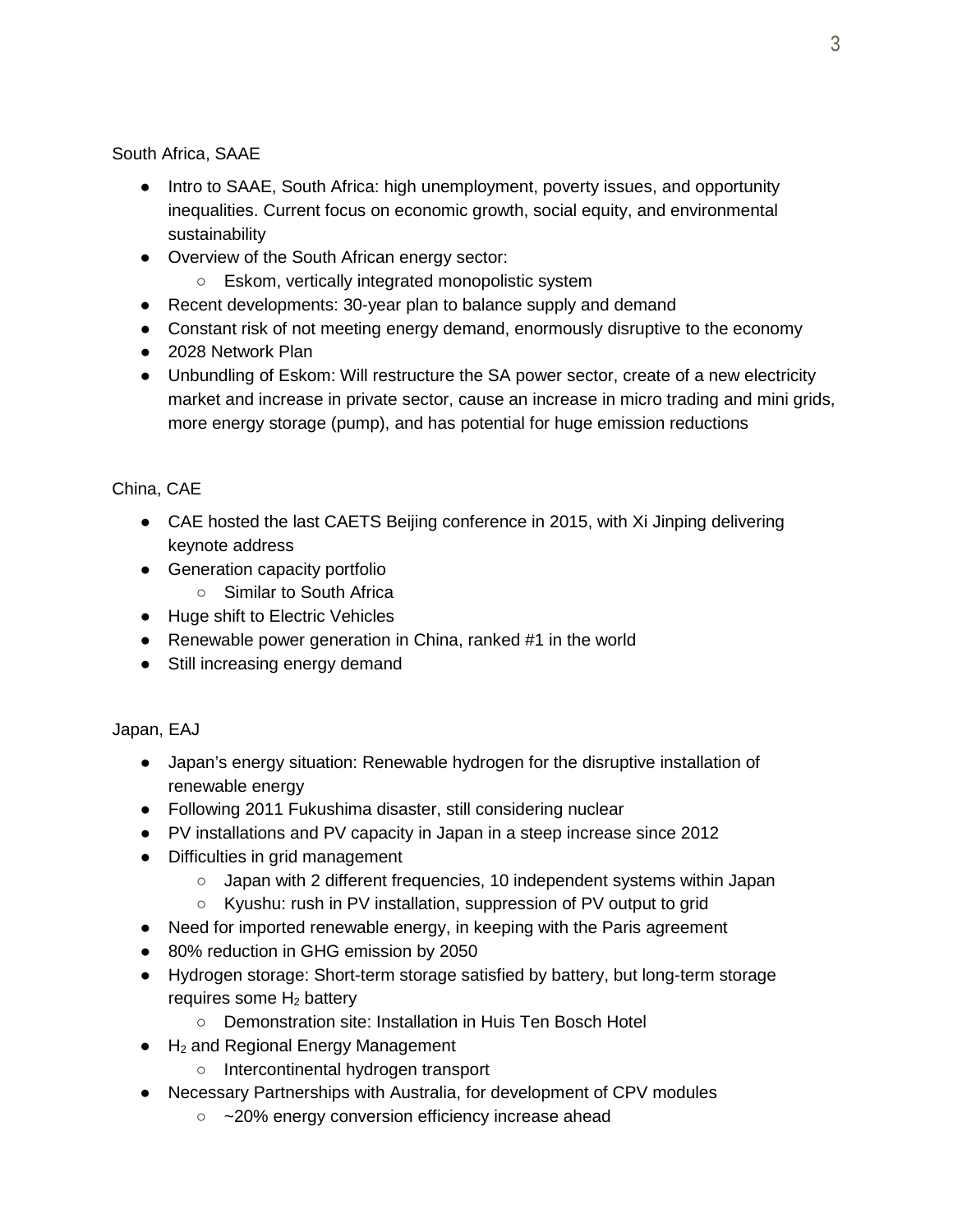France, NATF

- Euro-CASE: European effort to work on issues relating to cybersecurity, health, and tech education
- Unlike Paris, European agreements are binding
- National Low Carbon Strategy: French roadmap for reducing GHG emissions
- Building efficiencies: Not a strong economic incentive for people to make changes to changes to low-emission
- Public aversion to wind farms
- Capturing public opinion on nuclear energy
	- France's goal to maintain 50% energy from nuclear
	- Not yet expanding to new reactors

# **Review of the 2018 CAETS Report**

Tips from Patrick (acatech):

(For NAEK) thinking about the questionnaire, need to have clear structure so that noncommittee members can be directed to relevant sources of info

Questionnaire needing well-organized compilation tasks

#### *Best Practices Set from the Committee on Sept 10, 2018*

- Digital version only
- New target group: Other CAETS academies, not for the general public, as material for political advisory
- Time frames for political strategies have to be considered
- Table comparing 8-10 key differences
- The report should be submitted to an energy related journal
- Comparison Tables:
	- Country strategies
	- Energy mixes
	- Generation, distribution, and storage approaches for energy
	- Overview on electric vehicle strategies
	- \*\*Comparable data difficult to extract from questionnaire

#### **2018 Report To-Dos**

- Prof. Sugiyama to submit a report to add as a Japan delegation
- Prof. Tardieu to submit a report to add as France delegation
- Please direct to Patrick Hartmann by **March, 2019**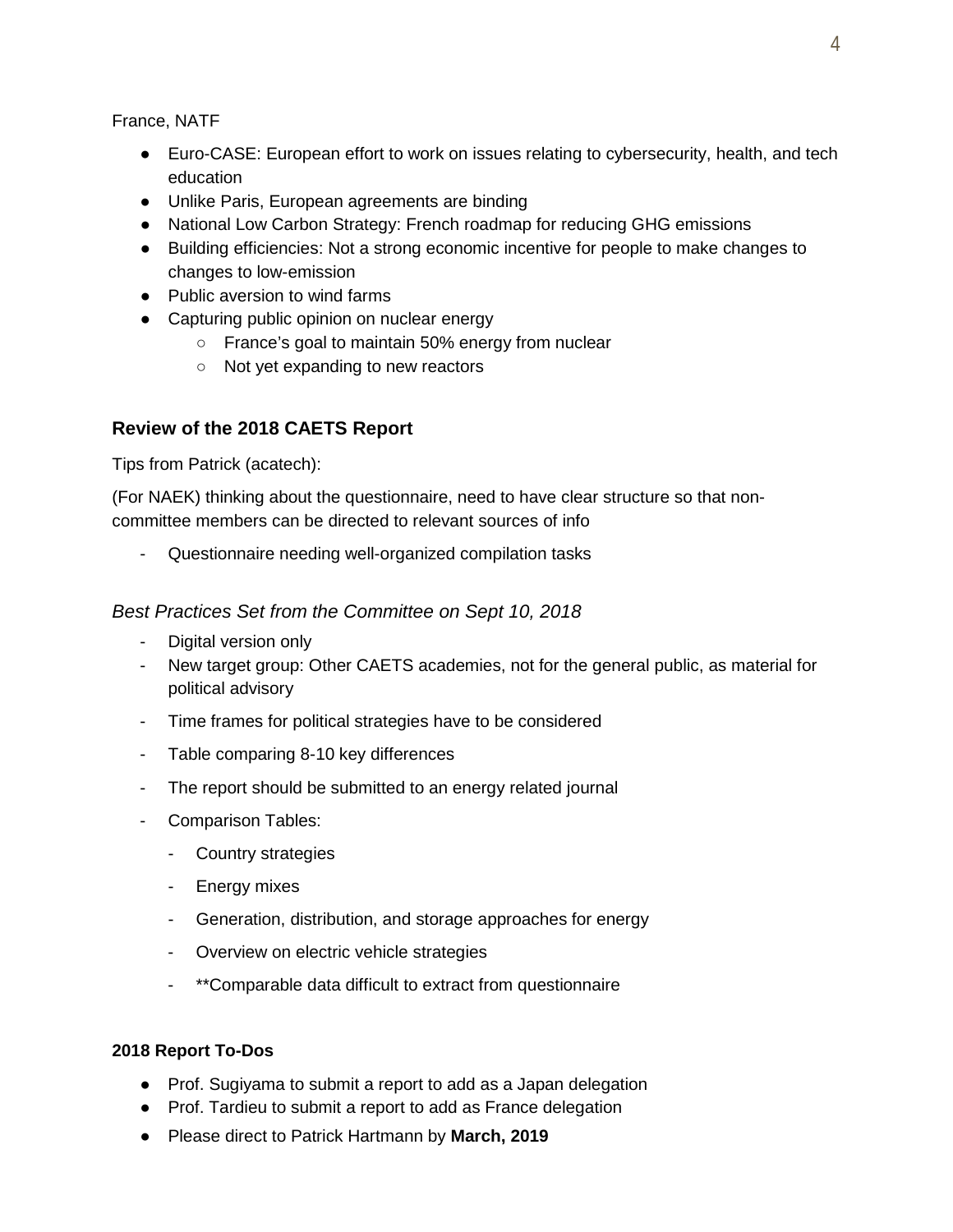# **Discussion on the 2020 Report**

- Continuation from 2018 theme
	- Integration of increasing amounts of "fluctuating renewable sources" of electricity into the (smart) distribution grid -- how resilient are smart grids against attacks? (Montevideo)
	- 2018 report's theme: All-Electric Systems
- Smart Grid: Just about electricity or about energy as a whole?
	- What are the technology standards that constitute as "smart"?
	- Or just about to shifting to **more renewables?**
	- Rolling out smart meters?
	- How to deal with the modified use of the transmission grid?
	- How to deal with accidents?
		- Install smart systems ahead of time to shut down some consumers minus necessities like freezers, heating, etc.
	- Resilience against unauthorized attacks?
- Proposal to pivot to a new question: **What does the next grid system look like?**
	- Find common parts in the **ideal network**, despite differences on the exact technology
	- How to advise to policymakers: Decentralized supply or transmission super grids?
	- Reliability: If main system is not reliable, people are inclined to set up backup generators.
		- Then, smart grids must include a good, available storage system. What does such a storage system look like? Is a "battery" the panacea to all energy problems?
- Report: A table-oriented comparison by country, juxtaposing the represented countries' electric systems, and grid technology  $\rightarrow$  compile into report  $\rightarrow$  be a resources to countries that are looking to align themselves to a similar model

# **Focus of the Committee:**

#### **Objectives**:

- Material for scientific advisory to provide guidance to a nonpublic audience of **academia**
- Publish findings in a **scientific or academic journal**
- Address the primary question**: What are technological and policy-oriented solutions to current problem of intermittency?**
- Juxtaposition of country-by-country analysis on the subject, so that leaders can quickly find and match their respective country to the most similar case study
	- $\circ$  Purpose of juxtaposing (as compared to cross-comparison analysis): Despite the specifics of technology varying by country, where are some common points of interest that can be incorporated into new electrification grids?